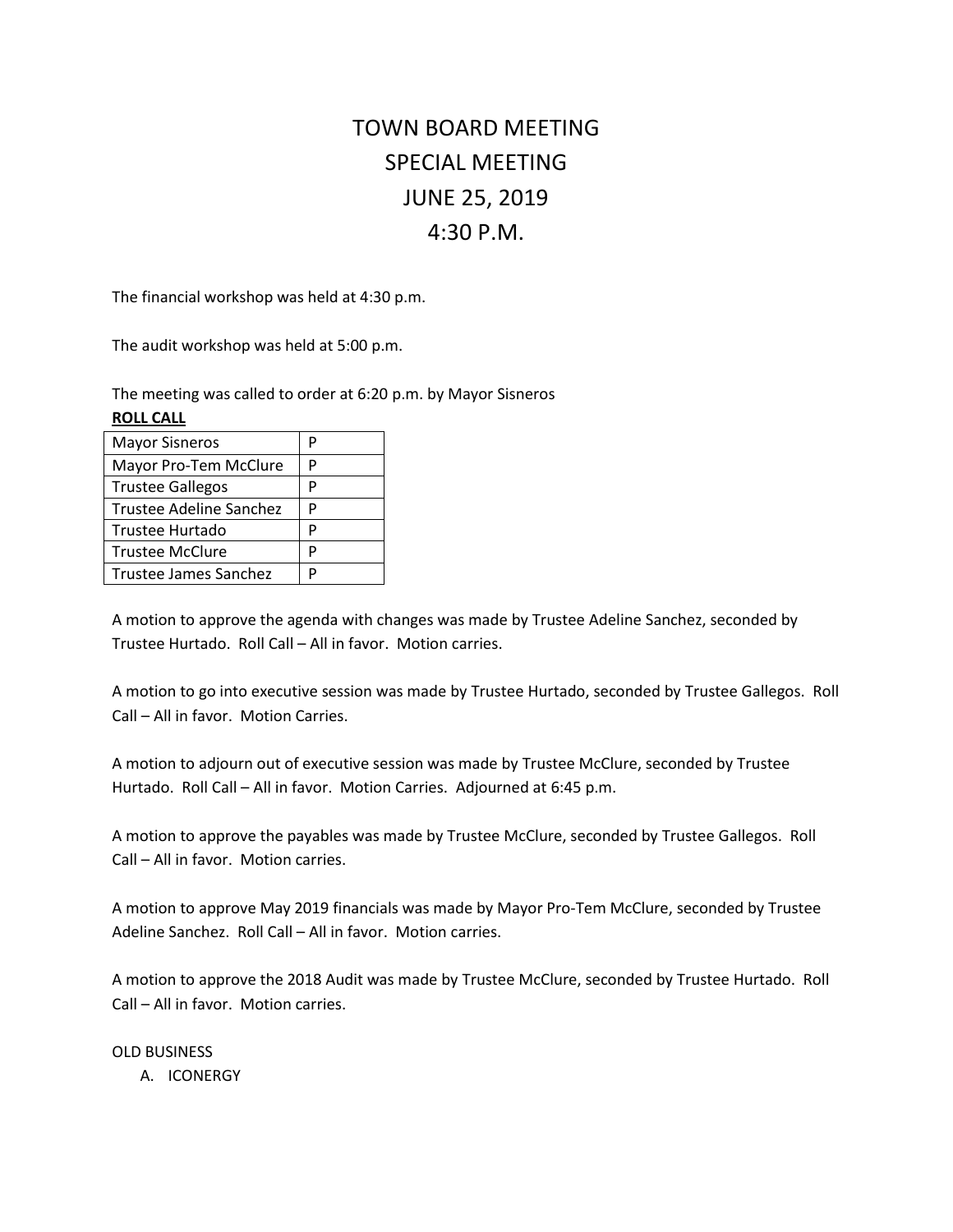Carl Hurst told the Board that all the grants and the loan applications have been completed. ICONERGY said that they are just waiting for the 30 day publication to expire. July 15<sup>th</sup> is the day that they can move forward with the Water Meter project. Mr. Hurst said that they are ready to finalize the project. Brian asked if they could sign the contracts. Attorney Trujillo said that the Town needs a resolution authorizing Brian and Mayor Sisneros to sign all documents. Attorney Trujillo read resolution 062519 to the Board authorizing Brian and Mayor Sisneros to sign all documents. A motion to approve resolution 062519 was made by Mayor Pro-Tem McClure, seconded by Trustee Adeline Sanchez. Roll Call – All in favor. Motion Carries.

- B. GOALS
	- 1. ANNEXATION OF THE CONSAUL PROPERTY –Brian said that he sent the comp plan back to DOLA and they did come back with some concerns. DOLA suggested that we get a developer to get a plan together. All we need by State Statue is an updated 3 mile plan. Mayor Sisneros and Trustee Gallegos did attend a class on annexation. Bill said that Idaho Pacific is still looking into also annexing their property.
	- 2. INFRASTRUCTURE UPGRADES Water meter project is going forward. The electrical upgrade is also continuing.
- C. CDBG Grant –

The Town of Center and the Center Dental clinic partnered together for a \$600,000 grant for the new clinic. The Center Dental Clinic was awarded the CDBG the grant.

# NEW BUSINESS

A. D&E FORGIVENESS LOAN ORDINANCE 554 –

The requirement does need a D&E ordinance for approval. Attorney Trujillo read ordinance 554 to the Board. A motion to approve Ordinance 554 was made by Trustee McClure, seconded by Trustee Hurtado. Roll Call – All in favor. Motion Carries.

B. DELINQUENT NOTICE POLICY

The Board discussed the 24 hour shut off policy notice at the last meeting. Trustee McClure said that we will work on the policy and inform the public what the Board is intending to do. Brian will work on the specifics.

C. TREE CUTTING POLICY

The discussion about the cutting of trees without permission in the Town of Center. Trustee Adeline Sanchez felt that we should follow the current Policy. Attorney Trujillo suggested that we have the residents call Town Hall prior to cutting down the trees.

D. QUOTE FOR COMMUNITY PARK AND CENTRAL PARK

A motion to approve the Town to apply for a GOCO grant for the Community Park and Central Park was made by Trustee Hurtado, seconded by Trustee McClure. Roll Call – All in favor. Motion Carries.

E. CML DEBRIEF

Brian thanked the Board for allowing him to attend the CML Conference, every meeting seemed designed to what the Town is currently going through.

F. MDS WASTE and RECYCLE